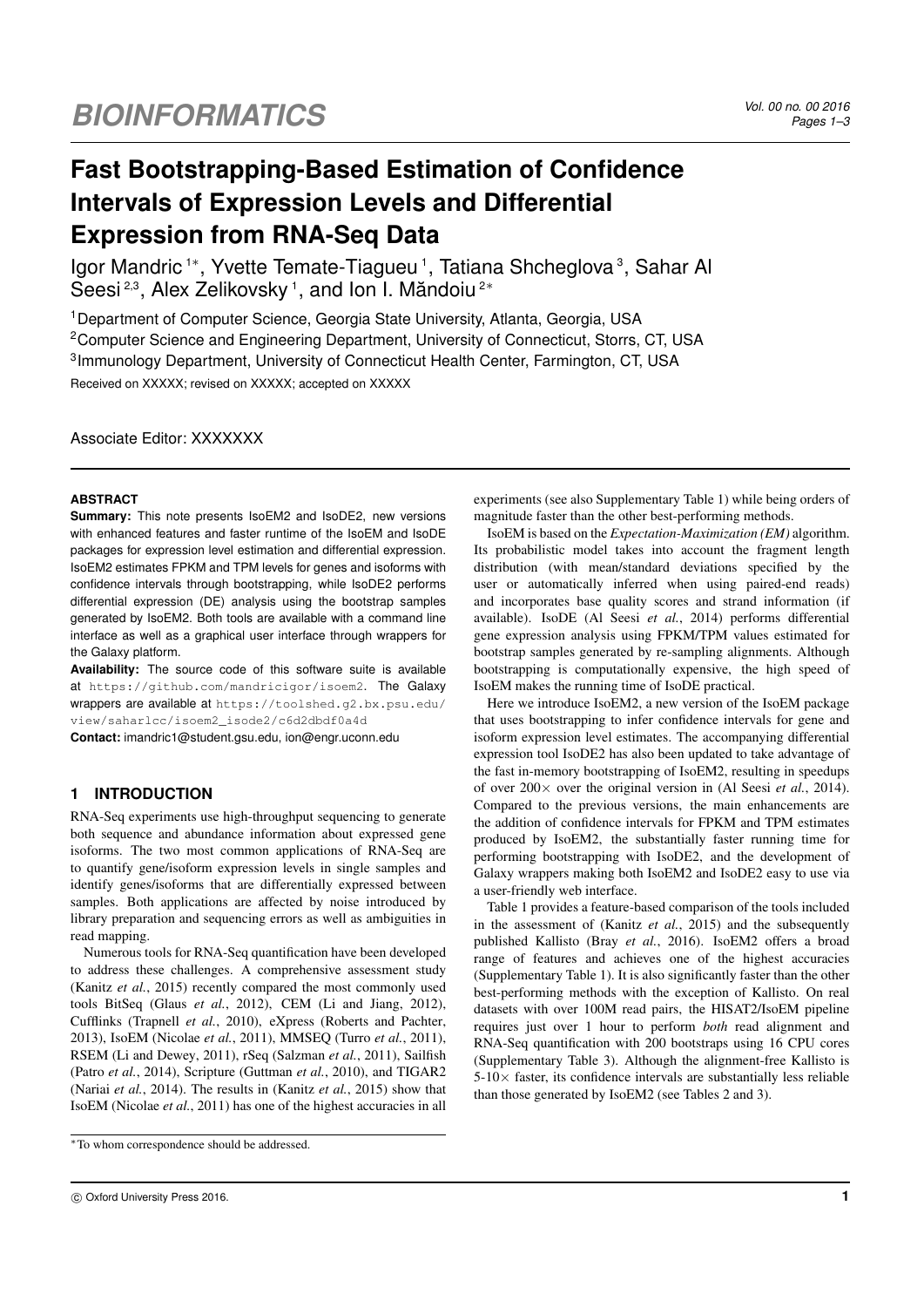Table 1. Feature-based comparison of state-of-the-art RNA-Seq quantification tools. In the reference row, G stands for genome and T for transcriptome.

| Tool<br>Feature              | IsoEM2 | Kallisto | BitSeq | <b>NE</b> | <b>Jufflink</b> | eXpress      | MMSE | RSEM         | rSeq | Sailfish     | Scripture | <b>TIGAR2</b> |
|------------------------------|--------|----------|--------|-----------|-----------------|--------------|------|--------------|------|--------------|-----------|---------------|
| Alignment free               | X      |          | Х      | X         | Х               | Х            | Х    | X            | Х    | $\checkmark$ | X         | x             |
| Reference                    | G/T    | T        | T      | G         | G               | T            | T    | G/T          | T    | T            | G         |               |
| Confidence<br>intervals      |        |          | x      | x         |                 |              | X    |              | x    | X            | х         | х             |
| Indels                       |        |          |        |           |                 |              | ✓    | X            |      |              |           |               |
| <b>Integrated DE</b>         | ✔      | √        |        | x         | J               | ✓            | ✓    | ✓            | Х    | ✓            | Х         | х             |
| <b>GUI</b>                   |        | X        | X      | X         | ✓               | X            | X    | X            | X    | $\checkmark$ | X         | X             |
| Multi-threading              | J      |          |        | x         |                 | $\checkmark$ | Х    | $\checkmark$ | X    | $\checkmark$ | х         | х             |
| Frag. length<br>distribution |        |          | X      | X         |                 |              |      |              | X    | X            | X         | X             |
| Sequence bias                |        |          |        |           |                 |              |      | Х            | x    |              | х         |               |

# **2 SOFTWARE FEATURES**

#### 2.1 IsoEM2

IsoEM2 takes as input aligned RNA-Seq reads in (compressed) SAM format and outputs FPKM and TPM estimates of gene and isoform expression levels. Unlike the original implementation in (Nicolae *et al.*, 2011), IsoEM2 computes confidence intervals for the estimates using the bootstrap method (Efron and Efron, 1982). In each run IsoEM2 generates  $N$  bootstrap estimates by in-memory re-sampling of the compatible read alignments. For each genomic feature (gene or isoform) and given confidence level  $C \in (0, 1)$ , the confidence interval  $[c_{low}, c_{hi}]$  is computed from the N bootstrap estimates  $\mathcal{B} = \{b_1, \ldots, b_N\}$  by setting  $c_{low}$  and  $c_{hi}$  equal to the k-th smallest, respectively k-th largest element of  $\beta$ , where  $k =$  $|N(1 - C)/2|$ . By default IsoEM2 uses  $C = 0.95$  and  $N = 200$ , but these settings can be changed by the user. IsoEM2 generates four tab delimited output files for gene/isoform FPKM/TPM estimates. Each file includes a point estimate and the confidence interval for each feature. Additionally, it generates a compressed archive containing the bootstrap estimates used to compute the confidence intervals; these archives can be used for DE analysis using IsoDE2.

Besides the command-line version, IsoEM2 is also available with a user-friendly GUI through a Galaxy wrapper (Supplementary Figure 1). The wrapper can be downloaded from the Galaxy Tool Shed and installed on any local installation of Galaxy. The Galaxy tool is designed to work with both single-end and paired-end Illumina RNA-Seq reads as well as single-end Ion Torrent reads. It takes as input unaligned RNA-Seq reads and it maps them to a transcriptome reference selected by the user through the wrapper interface. The aligned reads are then automatically processed by IsoEM2. In addition to IsoEM2, the wrapper needs HISAT2 (Kim *et al.*, 2015) to be installed on the Galaxy server.

## 2.2 IsoDE2

IsoDE2, which is an extension of IsoDE (Al Seesi *et al.*, 2014), performs differential expression (DE) analysis using bootstrap samples generated by IsoEM2. To test for differential expression, the bootstrap expression level estimates generated for the two conditions by IsoEM2 are paired and used to compute for each gene a set of fold change estimates. A confident fold change  $f$  is then computed for a user-specified significance level under the null hypothesis that fold changes obtained from bootstrap estimates are equally likely to be greater or smaller than  $f$ . For details on the format of IsoDE2 output files see Supplementary data.

## **3 EXPERIMENTAL RESULTS**

We conducted experiments to assess both the running time and the accuracy of confidence intervals of the updated IsoEM2/IsoDE2 suite and of the newly published Kallisto (Bray *et al.*, 2016). We only included Kalisto in this comparison since IsoEM was already shown to dominate in accuracy and/or running time the methods included in the comparative assessment of (Kanitz *et al.*, 2015).

#### 3.1 Runtime Comparison

The running time of IsoEM2 is much smaller compared to the bootstrapping step (called IsoBoot) of the old IsoDE. This is achieved by implementing the re-sampling in IsoEM2 based on internal data structures representing connected components of the read-isoform compatibility graph (Nicolae *et al.*, 2011). To assess the runtime improvement, we used two mouse retina RNA-Seq datasets from (Karunakaran *et al.*, 2016) with ∼100M unaligned read pairs each. On each dataset, generating 200 bootstrap samples with IsoEM2 has a speed-up of over  $200 \times$  compared to IsoBoot (Supplementary Table 2). Although Kallisto is  $5-10\times$  faster (Supplementary Table 3), the HISAT2/IsoEM pipeline remains very practical, requiring just over 1 hour to perform read alignment and RNA-Seq quantification with 200 bootstraps using 16 CPU cores.

#### 3.2 Accuracy Comparison

To assess the accuracy of gene/isoform expression level estimates we computed the Pearson correlation with the known ground truth. To assess the quality of confidence intervals we used the percentage of genes for which confidence intervals contained the known ground truth. Since Kallisto does not output explicit confidence intervals, we ran it with the "-B 200" option to generate 200 bootstrap estimates and computed confidence intervals using the approach described in Section 2 for IsoEM2.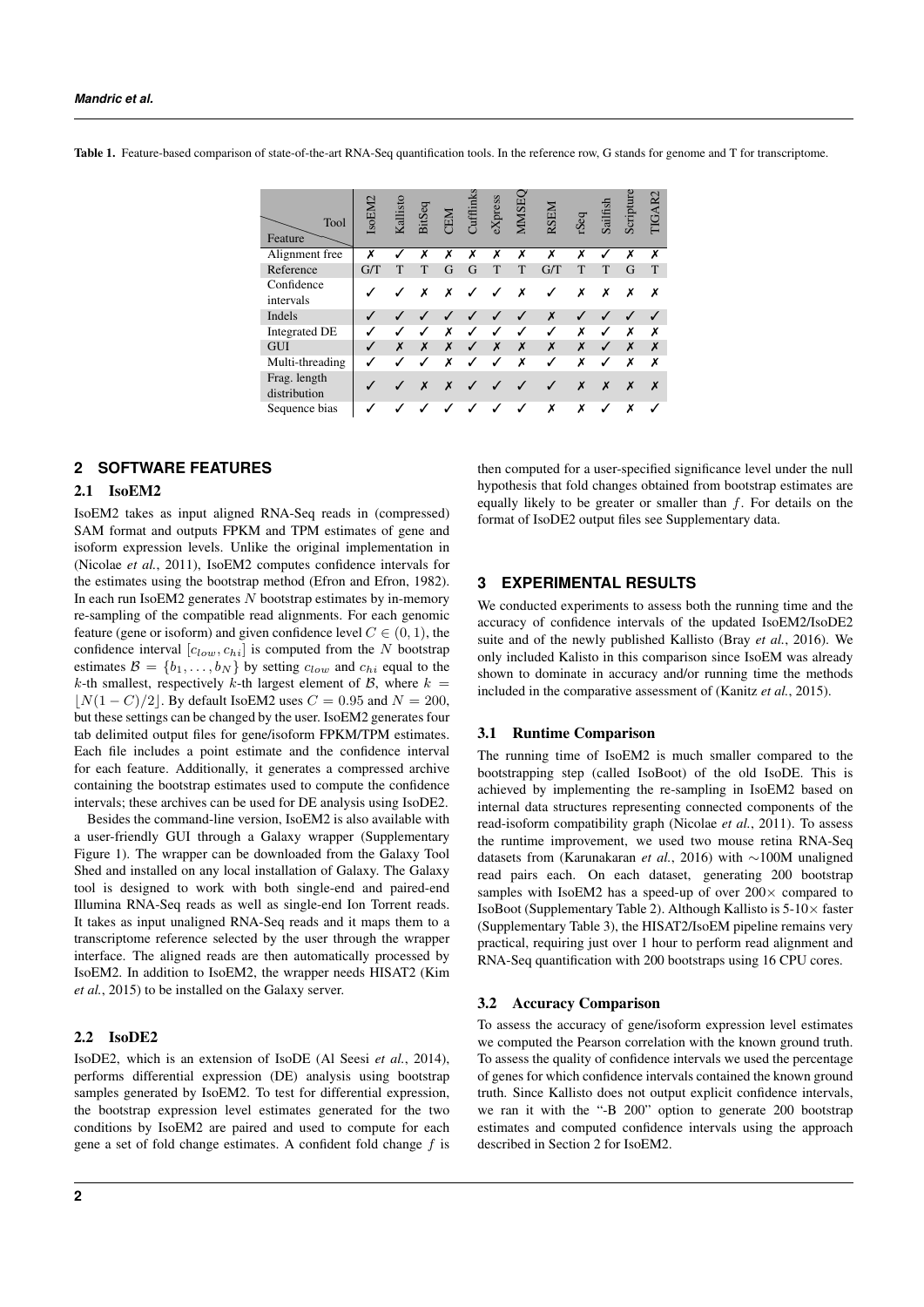Table 2. Gene expression level estimation accuracy on simulated RNA-Seq datasets with 1M-10M single-end reads from Kanitz *et al.* (2015).

.

| Number of reads                  | 1M       | 3M   | 10M  |      |  |  |  |  |
|----------------------------------|----------|------|------|------|--|--|--|--|
| All genes                        |          |      |      |      |  |  |  |  |
| Pearson                          | IsoEM2   |      |      |      |  |  |  |  |
| correlation                      | 0.84     | 0.84 | 0.84 |      |  |  |  |  |
| Confidence interval              | 0.94     | 0.95 | 0.94 |      |  |  |  |  |
| coverage for $C=95\%$            | 0.80     | 0.78 | 0.78 |      |  |  |  |  |
| Genes with non-zero ground-truth |          |      |      |      |  |  |  |  |
| Pearson                          | IsoEM2   | 0.96 | 0.98 | 0.98 |  |  |  |  |
| correlation                      | 0.96     | 0.98 | 0.98 |      |  |  |  |  |
| Confidence interval              | IsoEM2   | 0.74 | 0.77 | 0.72 |  |  |  |  |
| coverage for $C=95\%$            | Kallisto | 0.33 | 0.27 | 0.38 |  |  |  |  |

Table 3. Transcript expression level estimation accuracy on simulated RNA-Seq datasets with 1M-10M single-end reads from Kanitz *et al.* (2015).

| Number of reads       | 1M                                  | 3M   | 10M  |      |  |  |  |  |  |
|-----------------------|-------------------------------------|------|------|------|--|--|--|--|--|
| All isoforms          |                                     |      |      |      |  |  |  |  |  |
| Pearson               | IsoEM2                              | 0.98 | 0.98 | 0.98 |  |  |  |  |  |
| correlation           | Kallisto                            | 0.89 | 0.89 | 0.89 |  |  |  |  |  |
| Confidence interval   | IsoEM2                              |      |      |      |  |  |  |  |  |
| coverage for $C=95\%$ | 0.89                                | 0.86 | 0.82 |      |  |  |  |  |  |
|                       | Isoforms with non-zero ground truth |      |      |      |  |  |  |  |  |
| Pearson               | IsoEM2                              | 0.90 | 0.94 | 0.96 |  |  |  |  |  |
| correlation           | 0.90                                | 0.94 | 0.96 |      |  |  |  |  |  |
| Confidence interval   | 0.59                                | 0.64 | 0.61 |      |  |  |  |  |  |
| coverage for $C=95\%$ | Kallisto                            | 0.44 | 0.38 | 0.28 |  |  |  |  |  |

Tables 2 and 3 give Pearson correlations and confidence interval coverages for gene, respectively isoform expression level estimates obtained by IsoEM2 and Kallisto on datasets with 1M-10M simulated single-end reads from (Kanitz *et al.*, 2015). The confidence interval coverage for  $C = 95\%$  reports how frequently the 95% CI estimated by IsoEM2 or Kallisto contains the true gene expression value. The accuracy metrics are computed both over the subset of genes/isoforms with non-zero ground truth, as in (Kanitz *et al.*, 2015), and over all genes/isoforms. We note that, although Kallisto has similar Pearson correlations to IsoEM2 over the genes and isoforms with non-zero truth, its Pearson correlation is significantly lower than that of IsoEM2 when including isoforms with zero ground-truth. More importantly, for all considered sets of genes and isoforms, the coverage of 95%-confidence intervals computed by Kallisto is substantially lower than that of IsoEM2.

## **4 CONCLUSION**

In this note we presented the IsoEM2/IsoDE2 suite for RNA-Seq gene and isoform expression level estimation and differential expression analysis. The main feature of these tools is the fast nonparametric computation of confidence intervals and identification of DE genes based on bootstrapping. Although when including alignment time IsoEM2 is  $5-10\times$  slower than the alignment free tool Kallisto, the confidence intervals computed by IsoEM2 are substantially more accurate than those generated by Kallisto. We hope that the improved accuracy combined with the ease of use provided by the Galaxy interface will make the IsoEM2/IsoDE2 suite a preferred choice for the analysis of RNA-Seq datasets.

# **ACKNOWLEDGEMENTS**

This work was supported in part by a GSU Molecular Basis of Disease Fellowship to IM and NSF awards 1564899, 1564936, 1618347, and 16119110 to IIM and AZ.

### **REFERENCES**

- Al Seesi, S., Tiagueu, Y. T., Zelikovsky, A., *et al.* (2014). Bootstrap-based differential gene expression analysis for RNA-Seq data with and without replicates. *BMC genomics*, 15(Suppl 8), S2.
- Bray, N., Pimentel, H., Melsted, P., *et al.* (2016). Near-optimal RNA-Seq quantification. *Nature Biotechnology*, 34, 525–527.
- Efron, B. and Efron, B. (1982). *The jackknife, the bootstrap and other resampling plans*, volume 38. SIAM.
- Glaus, P., Honkela, A., and Rattray, M. (2012). Identifying differentially expressed transcripts from RNA-seq data with biological variation. *Bioinformatics*, 28(13), 1721.
- Guttman, M., Garber, M., Levin, J. Z., *et al.* (2010). Ab initio reconstruction of cell type-specific transcriptomes in mouse reveals the conserved multiexonic structure of lincRNAs. *Nature Biotechnology*, 28, 503–510.
- Kanitz, A., Gypas, F., Gruber, A. J., *et al.* (2015). Comparative assessment of methods for the computational inference of transcript isoform abundance from RNA-seq data. *Genome Biology*, 16(1), 1–26.
- Karunakaran, D., Seesi, S. A., Banday, A., *et al.* (2016). Networkbased bioinformatics analysis of spatio-temporal RNA-Seq data reveals transcriptional programs underpinning normal and aberrant retinal development. *BMC Genomics*, 17(Suppl 5):495, 477–492.
- Kim, D., Langmead, B., and Salzberg, S. L. (2015). HISAT: a fast spliced aligner with low memory requirements. *Nature Methods*, 12, 357–350.
- Li, B. and Dewey, C. N. (2011). RSEM: accurate transcript quantification from rna-seq data with or without a reference genome. *BMC Bioinformatics*, 12(1), 323.
- Li, W. and Jiang, T. (2012). Transcriptome assembly and isoform expression level estimation from biased RNA-Seq reads. *Bioinformatics*, 28(22), 2914.
- Nariai, N., Kojima, K., Mimori, T., *et al.* (2014). TIGAR2: sensitive and accurate estimation of transcript isoform expression with longer RNA-Seq reads. *BMC Genomics*, 15(10), S5.
- Nicolae, M., Mangul, S., Măndoiu, I. I., et al. (2011). Estimation of alternative splicing isoform frequencies from RNA-Seq data. *Algorithms for Molecular Biology*, 6(1), 1.
- Patro, R., Mount, S. M., and Kingsford, C. (2014). Sailfish enables alignment-free isoform quantification from RNA-seq reads using lightweight algorithms. *Nature Biotechnology*, 32, 462–464.
- Roberts, A. and Pachter, L. (2013). Streaming fragment assignment for real-time analysis of sequencing experiments. *Nature Methods*, 10, 7173.
- Salzman, J., Jiang, H., and Wong, W. H. (2011). Statistical modeling of RNA-Seq data. *Statistical Science*, 26(1), 62–83.
- Trapnell, C., Williams, B. A., Pertea, G., *et al.* (2010). Transcript assembly and quantification by RNA-Seq reveals unannotated transcripts and isoform switching during cell differentiation. *Nature Biotechnology*, 28, 511–515.
- Turro, E., Su, S.-Y., Goncalves, A., *et al.* (2011). Haplotype and isoform specific expression estimation using multi-mapping RNA-seq reads. *Genome Biology*, 12(2), R13.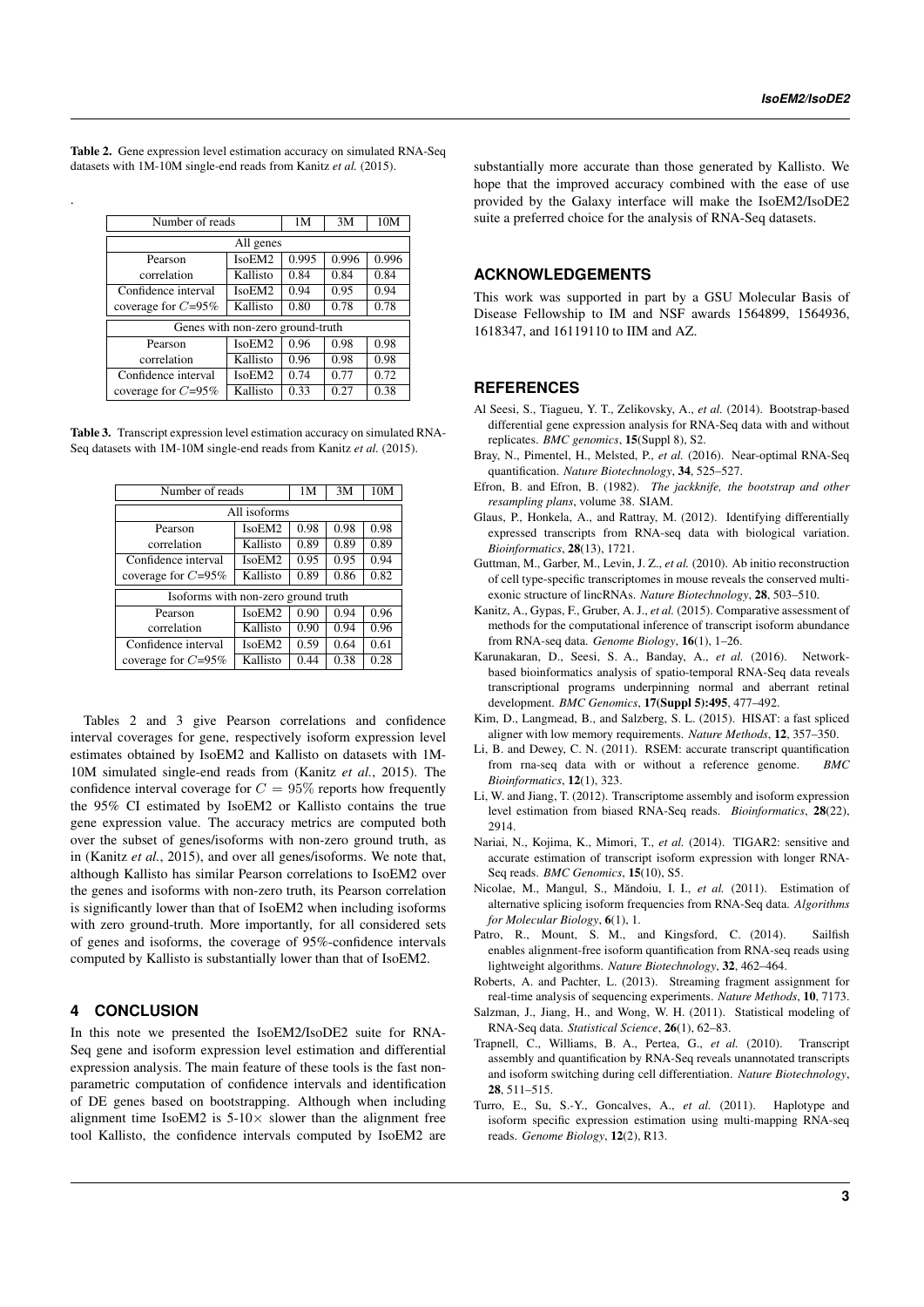# Supplementary Data for "Fast Bootstrapping-Based Estimation of Confidence Intervals of Expression Levels and Differential Expression from RNA-Seq Data"

| IsoEM2 Infers isoform and gene expression levels with bootstrap based confidence intervals from RNA-Seq data (Galaxy Tool | • Options                |
|---------------------------------------------------------------------------------------------------------------------------|--------------------------|
| Version 1.0.0)                                                                                                            |                          |
| Sample name                                                                                                               |                          |
| D1                                                                                                                        |                          |
| Will you upload a reference transcriptome fasta file from your history or use a built-in reference?                       |                          |
| Use a built-in reference                                                                                                  |                          |
| Built-ins were indexed using default options                                                                              |                          |
| Select a reference dataset                                                                                                |                          |
| mm10_RefSeq                                                                                                               |                          |
| If your reference of interest is not listed, contact the Galaxy team                                                      |                          |
| Select RNA-seq type                                                                                                       |                          |
| Illumina paired-end                                                                                                       |                          |
| RNA-Seq file1, fastq or bam format                                                                                        |                          |
| ఆ<br>1: D1_combined_R1.fastq<br>$\Box$<br>$\Box$                                                                          |                          |
| RNA-Seq file2, fastq or bam format                                                                                        |                          |
| €<br>$\Box$<br>2: D1_combined_R2.fastq<br>$\Box$                                                                          | $\overline{\phantom{a}}$ |
| Min. read length                                                                                                          |                          |
| 50                                                                                                                        |                          |
| $\sqrt{\frac{1}{2}}$ Execute                                                                                              |                          |
|                                                                                                                           |                          |

Supplementary Figure 1: User interface for IsoEM2 on Galaxy

# IsoDE2 input/output description

As for IsoEM2, IsoDE2 is made available both through a command line interface and a Galaxy GUI (Supplementary Figure 2). This requires the user to provide one or more (if replicates are available) IsoEM2 bootstrapping archives for each condition along with a desired significance level  $\alpha$ . By default, IsoDE2 generates four tab-delimited output files containing DE results based on gene/isoform FPKM/TPM estimates. The four files have identical format with the following fields:

- Gene/isoform ID
- Confident log2(FC): the base 2 logarithm of the largest condition 2 vs condition 1 fold change of gene/isoform FPKM/TPM estimates supported by the bootstrap samples at a significance level of  $\alpha$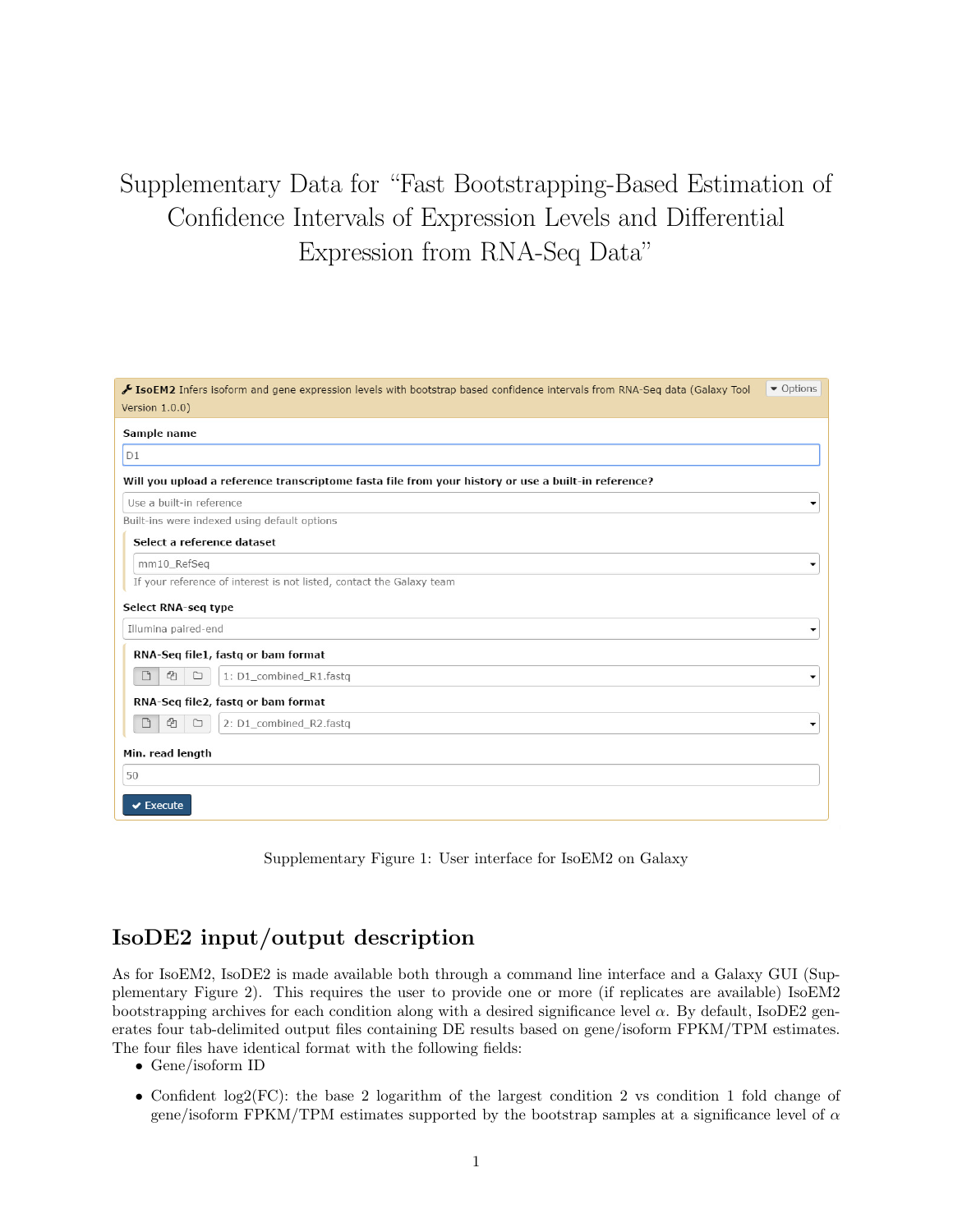| IsoDE2 Computes differentially expressed isoforms and genes based on bootstrap samples generated by IsoEM2 (Galaxy Tool<br>Version 1.0.0) | ▼ Options |
|-------------------------------------------------------------------------------------------------------------------------------------------|-----------|
| <b>Name for Condition 1</b>                                                                                                               |           |
| D1                                                                                                                                        |           |
| Select data for Condition 1                                                                                                               |           |
| ఆ<br>$\Box$<br>$\Box$<br>19: D1 Bootstrap.tar.gz                                                                                          |           |
| Condition 1 isoEM2 compressed output file                                                                                                 |           |
| <b>Replicates for Condition 1</b>                                                                                                         |           |
| $\blacklozenge$ Insert Replicates for Condition 1                                                                                         |           |
| <b>Name for Condition 2</b>                                                                                                               |           |
| M1                                                                                                                                        |           |
| Select data for Condition 2                                                                                                               |           |
| $\Box$<br>ఆ<br>$\Box$<br>37: M1 Bootstrap.tar.gz                                                                                          |           |
| Condition 2 isoEM2 compressed output file                                                                                                 |           |
| <b>Replicates for Condition 2</b>                                                                                                         |           |
| + Insert Replicates for Condition 2                                                                                                       |           |
| Significance level                                                                                                                        |           |
| 0.05                                                                                                                                      |           |
| Desired significance level for which a conservative (reliable) fold change will be reported                                               |           |
| $\blacktriangleright$ Execute                                                                                                             |           |

# Supplementary Figure 2: User interface for IsoDE2 on Galaxy

(see [3] for details on the model used to compute bootstrap support). Positive values represent overexpression in condition 2, negative values representing over-expression in condition 1, and zero values indicate that no significant change was detected.

- Single run log2(FC): the base 2 logarithm of the ratio between expression levels estimated by IsoEM2 for condition 2 and condition 1 (or the mean estimates in case replicates are provided for the two conditions).
- Condition 1/2 FPKM/TPM: expression level estimated for conditions 1 and 2 (mean values in case of replicates).

The subset of genes with confident fold change above a user specified threshold can be selected from the output of IsoDE2 using a separate Galaxy filtering tool (Supplementary Figure 3).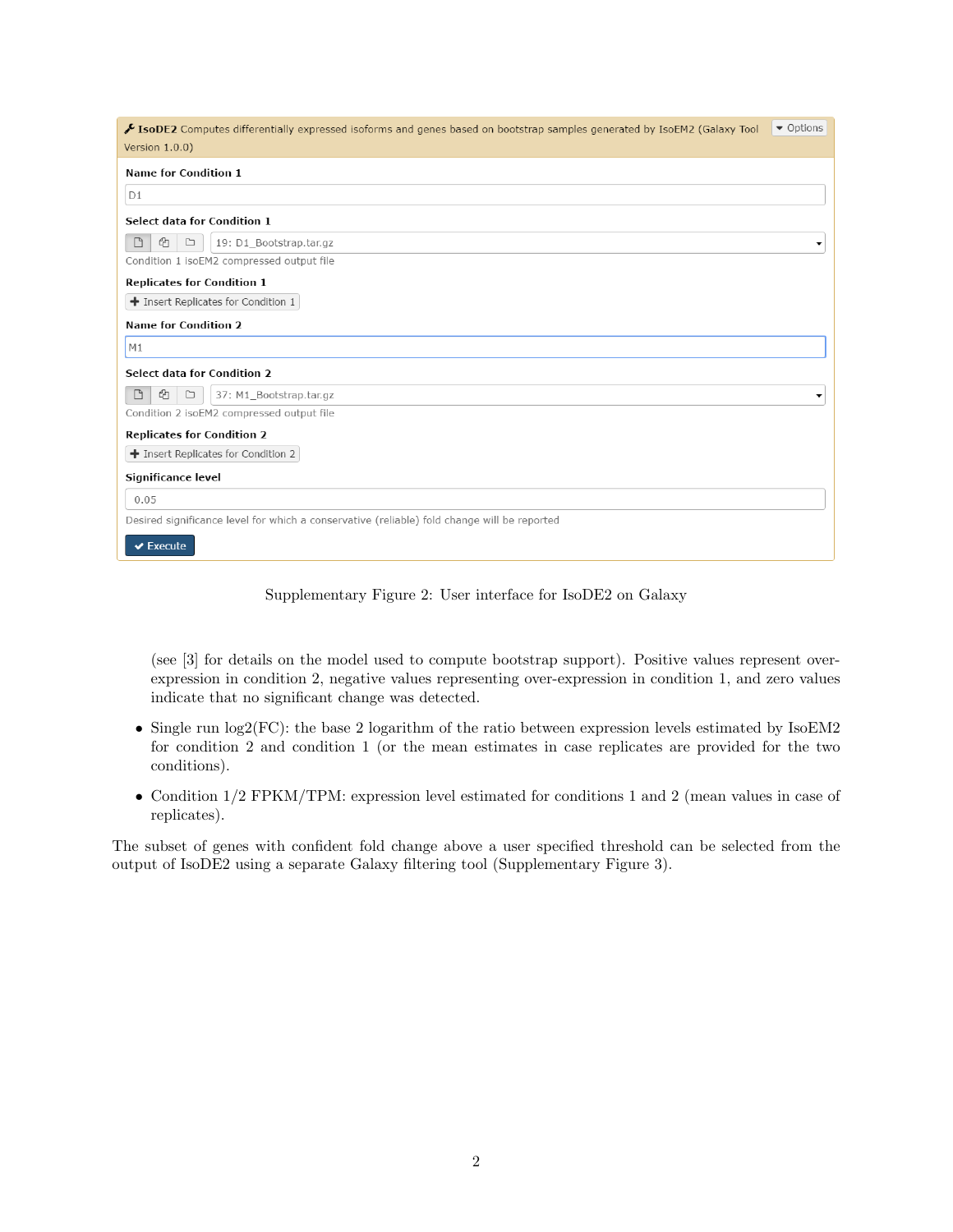| Fold Change Filter Filters IsoDE2 output based on fold change (Galaxy Tool Version 1.0.0) | • Options |
|-------------------------------------------------------------------------------------------|-----------|
| Select data from IsoDE output files                                                       |           |
| €<br>D<br>C<br>69: Iso tpm                                                                |           |
| A list of genes/isoforms over expressed in:                                               |           |
| Condition 1                                                                               |           |
| Minimum Fold change:                                                                      |           |
| $\overline{2}$                                                                            |           |
| $\vee$ Execute                                                                            |           |

Supplementary Figure 3: User interface for IsoDE2 fold change filter on Galaxy

Supplementary Table 1: Pearson correlation between estimated and ground truth gene/isoform expression levels on simulated RNA-Seq datasets with 1M-10M single-end reads from [1]. As in [1], correlation is computed only over the genes/isoforms with non-zero simulated expression. Highest value for each dataset is typeset in bold.

|           | IsoEM2 | Kallisto                                                     | BitSeq | CEM  | Cuffinks | $\exp$ | <b>NIMSEQ</b> | <b>RSEM</b> | rSeq | Sailfish | Scripture | TIGAR2 |
|-----------|--------|--------------------------------------------------------------|--------|------|----------|--------|---------------|-------------|------|----------|-----------|--------|
|           |        | Pearson correlation over isoforms with non-zero ground truth |        |      |          |        |               |             |      |          |           |        |
| 1M reads  | 0.90   | 0.90                                                         | 0.89   | 0.89 | 0.76     | 0.90   | 0.90          | 0.90        | 0.87 | 0.89     | 0.75      | 0.90   |
| 3M reads  | 0.94   | 0.94                                                         | 0.94   | 0.92 | 0.77     | 0.93   | 0.92          | 0.93        | 0.90 | 0.93     | 0.76      | 0.93   |
| 10M reads | 0.96   | 0.96                                                         | 0.97   | 0.94 | 0.77     | 0.95   | 0.93          | 0.95        | 0.92 | 0.95     | 0.77      | 0.95   |
|           |        | Pearson correlation over genes with non-zero ground truth    |        |      |          |        |               |             |      |          |           |        |
| 1M reads  | 0.96   | 0.96                                                         | 0.90   | 0.93 | 0.94     | 0.96   | 0.95          | 0.96        | 0.93 | 0.96     | 0.89      | 0.96   |
| 3M reads  | 0.98   | 0.98                                                         | 0.96   | 0.95 | 0.95     | 0.97   | 0.97          | 0.98        | 0.94 | 0.98     | 0.90      | 0.98   |
| 10M reads | 0.98   | 0.98                                                         | 0.98   | 0.95 | 0.96     | 0.98   | 0.97          | 0.98        | 0.95 | 0.98     | 0.91      | 0.98   |

Supplementary Table 2: Runtime comparison of IsoEM2 with the bootstrapping step of IsoDE, called Iso-Boot, on two mouse retina RNA-Seq datasets from [2]. IsoDE2 takes longer than the DE step of IsoDE due to the increased number of performed analyses (genes/isoforms and FPKM/TPM). The time reported for both IsoDE and IsoDE2 is for processing 200 bootstrap samples. Experiments were conducted on a Dell PowerEdge R815 server with quad 2.5GHz 16-core AMD Opteron 6380 processors and 256Gb of RAM.

|                                      | <b>Dataset</b> |               |  |  |
|--------------------------------------|----------------|---------------|--|--|
| Metric                               | $P0$ -CE       | $E16$ -CE     |  |  |
| Raw read pairs                       | 117.4M         | 99.3M         |  |  |
| Mapped read pairs                    | 66.08M         | 65.83M        |  |  |
| IsoBoot runtime (200 bootstraps)     | 682,074 sec.   | $499,473$ sec |  |  |
| IsoEM2 runtime (200 bootstraps)      | $2,256$ sec.   | $2,197$ sec.  |  |  |
| Speedup                              | $302\times$    | $227\times$   |  |  |
| IsoDE run-time (200 bootstraps)      | $43$ sec.      |               |  |  |
| $IsoDE2$ run-time $(200$ bootstraps) | $232$ sec.     |               |  |  |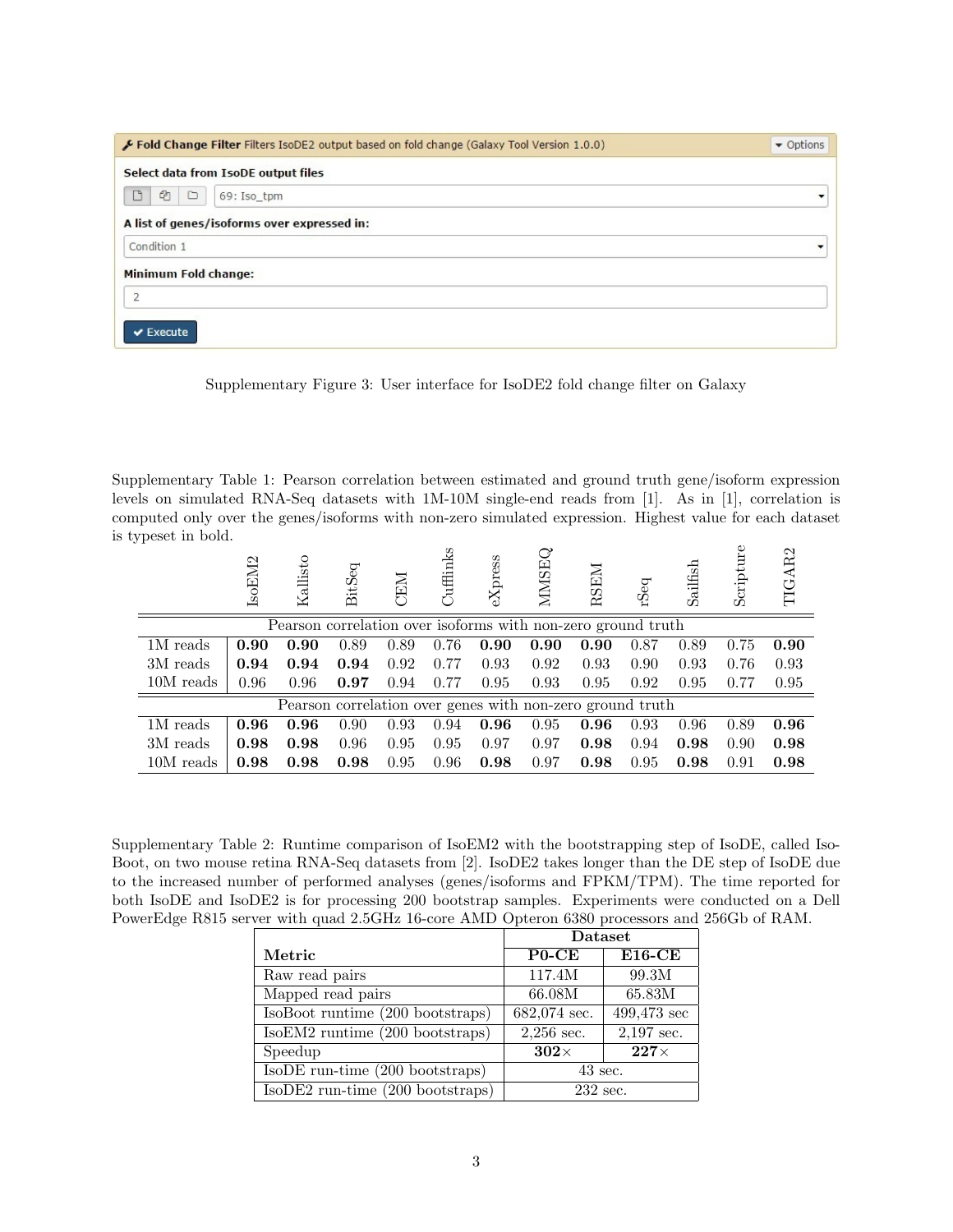Supplementary Table 3: Runtime comparison of the HISAT2/IsoEM2 piped commands with Kallisto on the P0-CE and E16-CE mouse retina RNA-Seq datasets from [2]. Here, we include the HISAT2 mapping time in the comparison since Kallisto starts from unmapped reads, while IsoEM2 needs alignments. The runtime of IsoEM2 without read mapping is reported in Supplementary Table 2; however, note that HISAT2 and IsoEM2 computations are partly overlapped since we pipe the HISAT2 output directly to the input of IsoEM2. Experiments were conducted on a Dell PowerEdge R815 server with quad 2.5GHz 16-core AMD Opteron 6380 processors and of 256Gb RAM.

| Tool          | Dataset |          |             |           |       |                 |        |       |       |       |  |
|---------------|---------|----------|-------------|-----------|-------|-----------------|--------|-------|-------|-------|--|
|               |         | $P0$ -CE |             | $E16$ -CE |       |                 |        |       |       |       |  |
|               |         |          | $#$ threads |           |       | $th$ reads<br># |        |       |       |       |  |
|               |         |          |             |           | 16    |                 |        |       |       | 16    |  |
| Kallisto      | 5779    | 2.865    | 1,450       | 696       | 332   | 4.493           | 2.408  | 1.396 | 720   | 428   |  |
| HISAT2/IsoEM2 | 27,482  | 14,891   | 9.544       | 5,486     | 4,639 | 24,744          | 13,859 | 8,366 | 4.904 | 3.629 |  |